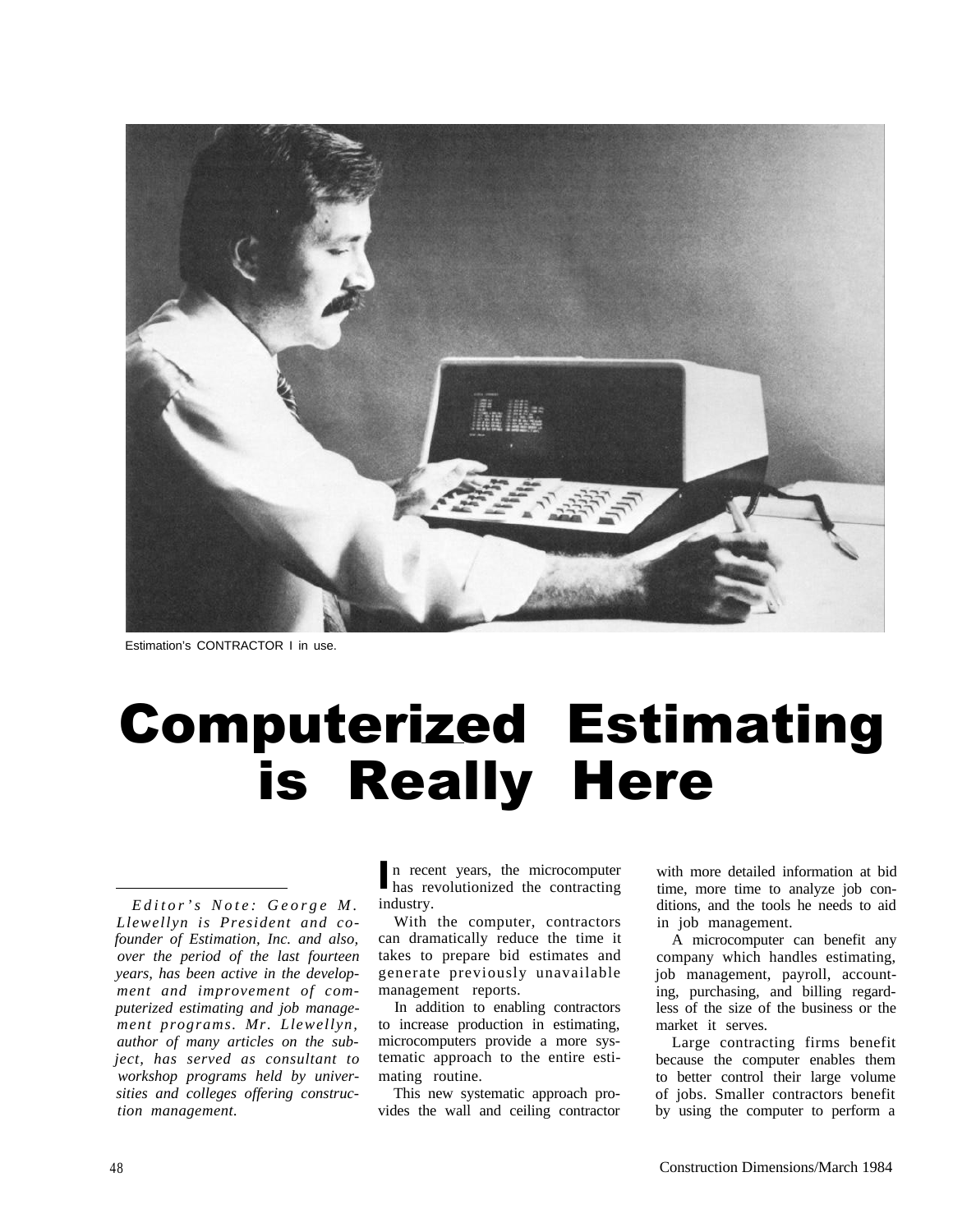### **Wall and Ceiling Contractors Can Play Ostrich About Computers If They Wish—But, Truth Is, Computerization Has Arrived at All Levels**

greater number of tasks quickly, without hiring additional employees.

Here are a few words of advice to those planning to add a microcomputer for estimating.

The wall and ceiling contractor should consult a firm familiar with the industry and capable of understanding important subjects such as: (1) takeoff approach, (2) materials, (3) labor, (4) estimate information for computer input, and (5) detail output for analysis by the estimator and management.

The program the computerized estimating firm designs should include: (1) easy takeoff methods, (2) summaries, (3) complete bill of materials (4) details for job management. These considerations will assure that the system used is easy 'to operate and work with.

Training required of the estimator who will operate the system can be minimal and it is important not to change the basic approach to the takeoff.

The program should be designed so that once the quantity takeoff is in the computer, the program does all the work required to accomplish the subjects in the numbers listed above.

#### **Easy To Maintain . . .**

In addition, the program must be easy to maintain using current material prices and must be flexible enough to allow the contractor to change labor units when new information and trends make it necessary to do so.

Benefits of the type of computerized estimating system outlined above are many. Discipline and a systematic approach are provided automatically. All that is required of the individual operator is that he get an accurate count; everything else is taken care of.



**by George Llewellyn** President, Estimation, Inc.

Information is the natural byproduct of the operator's effort and the information he gleans makes his firm more productive and more competitive.

With today's highly sophisticated systems it is no longer necessary to sacrifice accuracy and control for speed. No matter how necessary to sacrifice accuracy and control for speed. No matter how many jobs a contractor bids to get one contract, the effort involved is the same.

Best of all, if the contractor is awarded the contract bid, no extra effort is required to set up estimate information for job control. (Note: Control programs should be built into any system, not as additional steps, but as part of the routine.)

When comparing a manual estimating system to a computerized estimating system, keep in mind that

*either* method requires a takeoff. But, whereas some computerized systems are totally automated, the manual approach requires these steps:

- Writing up pricing sheets for quote items.
- Setting up spread sheets for counting, studs, braces, fasteners, etc.
- Transferring quantities to various pricing sheets.
- Pricing labor and extending.
- Checking extensions.
- Recapping for bid summary.

Using a computer and the correct program, the takeoff is made directly into the computer.

Thus, all six steps are done quickly and automatically and with the proper detail. With the computer, the detail which results allows for evaluation at bid time and for job control after the contract is signed.

When considering a computer, contractors are advised to consider a simple system. By gradually building a modular-type system, each module can be designed so that each system provides the information needed for the next.

When evaluating a computer for estimating it is recommended that the costs incurred producing that estimate be considered.

For contractors, estimating represents a large part of overhead. Many estimates are produced, although only about one out of 15 bids is awarded a contract.

A computer with the proper system or program can enable the contractor to get more out of his estimating efforts, especially in the area of job control. An estimate should be set up so that all the estimator has to do is count and identify material, automatically feed this information into the computer, and have the program do the rest.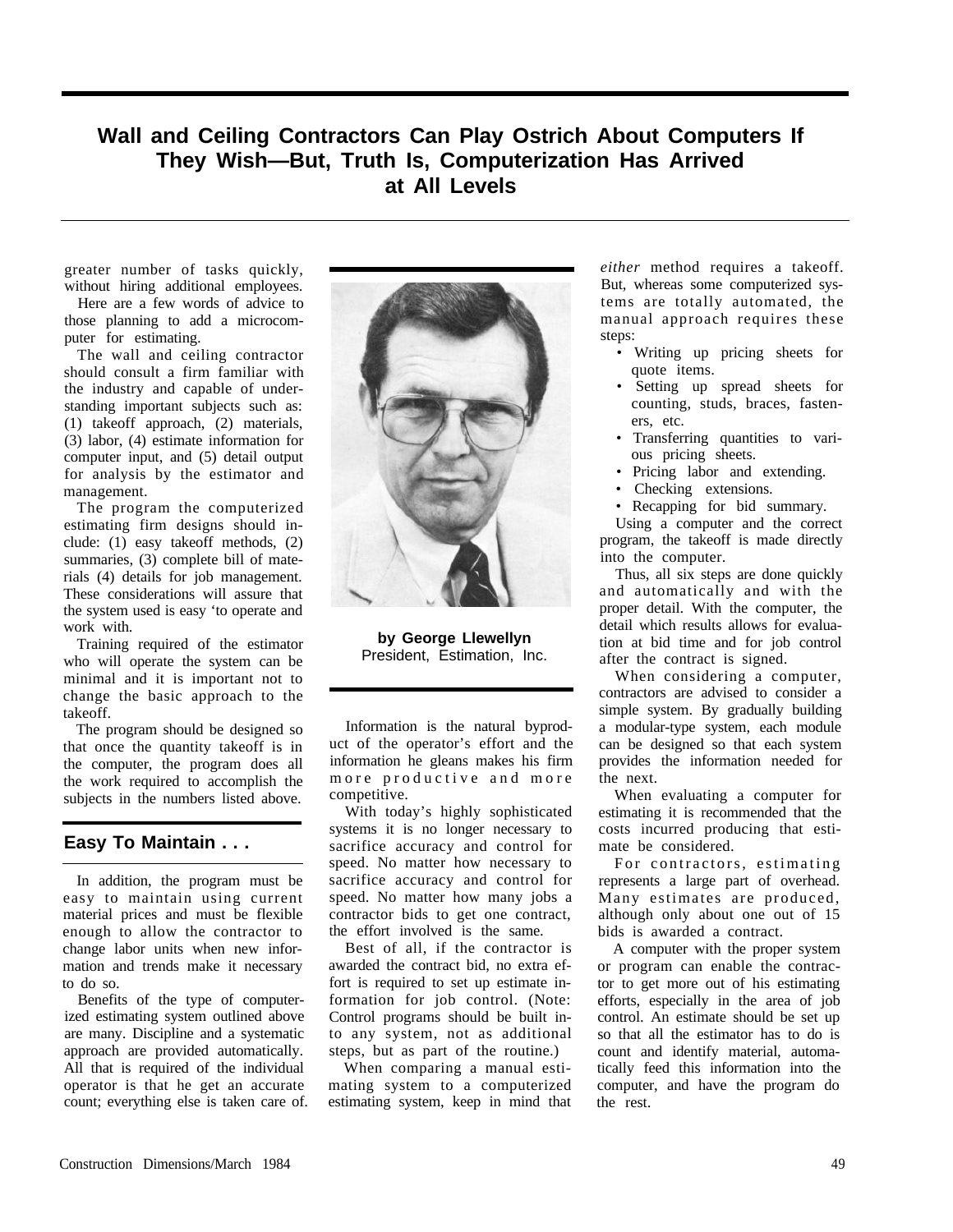## **"Benefits of the type of computerized estimating system outlined above are many. Discipline and a systematic approach are provided automatically. All that is required of the individual operator is that he get an accurate count; everything else is taken care of."**

The program should collect the work groups or construction groups.

takeoff prices and labor and sort In this way, not only is the informamaterial costs and labor hours into tion completely ready for manage-



Estimation's CONTRACTOR I.

ment reports for job control, but it also affords more detailed information at bid time.

Because the computer forces the contractor to do things in an organized, systematic way, he is assured of accuracy and becomes more competitive in today's marketplace.

Another: important factor to consider is the amount of time necessary to get a computer system in working order so that the contractor can realize its benefits.

#### **Brief Training . . .**

Although designing one's own program may seem ideal, it is recommended that the contractor seek a system that is ready to use after a brief training period.

Ideally, the program selected should be easily modifiable to suit specific needs. It should allow con-

|                         | January 12, 1984<br>PERIOD: 1/1/84 TO 1/31/84                                 |                                                                    |                          |                                       | LABOR REFORT FOR JOB 12345678                                            |                                                                          |                           |                                 |                                                                              |                                                                             |  |
|-------------------------|-------------------------------------------------------------------------------|--------------------------------------------------------------------|--------------------------|---------------------------------------|--------------------------------------------------------------------------|--------------------------------------------------------------------------|---------------------------|---------------------------------|------------------------------------------------------------------------------|-----------------------------------------------------------------------------|--|
|                         |                                                                               |                                                                    |                          |                                       | SAMPLE JOB<br><b>JOB ADDRESS</b><br>ADDRESS <sub>2</sub><br>CITY, ST ZIP |                                                                          |                           |                                 |                                                                              |                                                                             |  |
|                         |                                                                               |                                                                    | <b>ESTIMATED</b>         |                                       |                                                                          | <b>ACTUAL</b><br><b>BOOKSBOSSSSSSSSSSSSSSSSSSSSSSSSSS</b>                |                           |                                 | <b>PROJECTED</b><br><b>BERVRHBIE</b><br><b>I BENNINGHAMEN THE THE BELLET</b> |                                                                             |  |
| CODE<br>the age for the | <b>FHASE</b><br>an international                                              | <b>I </b><br><b>HOURS</b><br>or the ain on our own the ant als and | <b><i>ADJUSTHENT</i></b> | 20F<br>$J$ 0 <sub>B</sub><br>-------- | HRS THIS<br>PERIOD<br>the state size has not that with the state of      | <b>HOURS</b><br>TO DATE<br>and lots and two days are sign that sign with | x<br><b>USED</b><br>----- | EST.X<br><b>COMPL</b><br>------ | GAIN<br>OR LOSS<br>the process is a state of the contract and                | PROJ HRS<br>AT COMPL<br>and them that they done have been them they are the |  |
|                         | <b>PRODUCTIVE LABOR</b><br>AN AN AN AM ON OUR ART ART COUNTIER WE WANT TO THE |                                                                    |                          |                                       |                                                                          |                                                                          |                           |                                 |                                                                              |                                                                             |  |
| 1                       | RF                                                                            | 160.00                                                             | 0.00                     | 9.09                                  | 40.00<br>60.00                                                           | 120.00<br>160.00                                                         | 75.0<br>47.1              | 80.0<br>55.0                    | 8.00<br>27.00                                                                | 152,00<br>313.00                                                            |  |
| 2                       | $R + U$                                                                       | 320.00<br>600.00                                                   | 20.00<br>0.00            | 18.18<br>34.09                        | 120.00                                                                   | 320.00                                                                   | 53.3                      | 55.0                            | 10.00                                                                        | 590.00                                                                      |  |
| 3<br>4                  | RB<br>HC                                                                      | 400.00                                                             | 0.00                     | 22.73                                 | 150.00                                                                   | 250.00                                                                   | 62.5                      | 50.0<br>-------                 | $-50.00$<br>and with them from them they<br>and the state and                | 450.00                                                                      |  |
|                         | SUB-TOTAL                                                                     | by all the two controls are not not the two<br>1,480.00            | 20.00                    | an widow an include<br>84.09          | --------<br>370.00                                                       | 850.00                                                                   | ------<br>56.7            | 60.0                            | $-5.00$                                                                      | 1,505.00                                                                    |  |
|                         | NUN-PRODUCTIVE LABOR<br>12 14 15 18 18                                        |                                                                    |                          |                                       |                                                                          |                                                                          |                           |                                 |                                                                              |                                                                             |  |
| 91                      | START-UP                                                                      | 120.00                                                             | 30.00                    | 6.82                                  | 0.00                                                                     | 110.00                                                                   | 73.3                      | 100.0                           | 40.00                                                                        | 110.00                                                                      |  |
| 92                      | <b>TRAVEL</b>                                                                 | 80.00                                                              | 0.00                     | 4.55                                  | 20.00                                                                    | 60.00                                                                    | 75.0                      | 80.0                            | 4.00                                                                         | 76.00<br>126.00                                                             |  |
| 93                      | <b>HEETING</b>                                                                | 80.00<br>pos are con non set and she has sink the                  | 30.00                    | 4.55<br>-------                       | 12.00<br>-----                                                           | 82.00                                                                    | 74.5<br>-----             | 60.0<br>------                  | $-16.00$                                                                     |                                                                             |  |
|                         | SUB-TOTAL                                                                     | 280.00                                                             | 60.00                    | 15.91                                 | 32.00                                                                    | 252.00                                                                   | 74.1                      | 80.0                            | 28.00                                                                        | 312.00                                                                      |  |
| <b>TOTAL</b>            |                                                                               | 1,760.00                                                           | 80.00                    | 100.00                                | 402.00                                                                   | 1,102.00                                                                 | 59.9                      | 70.0                            | 23.00                                                                        | 1,817.00                                                                    |  |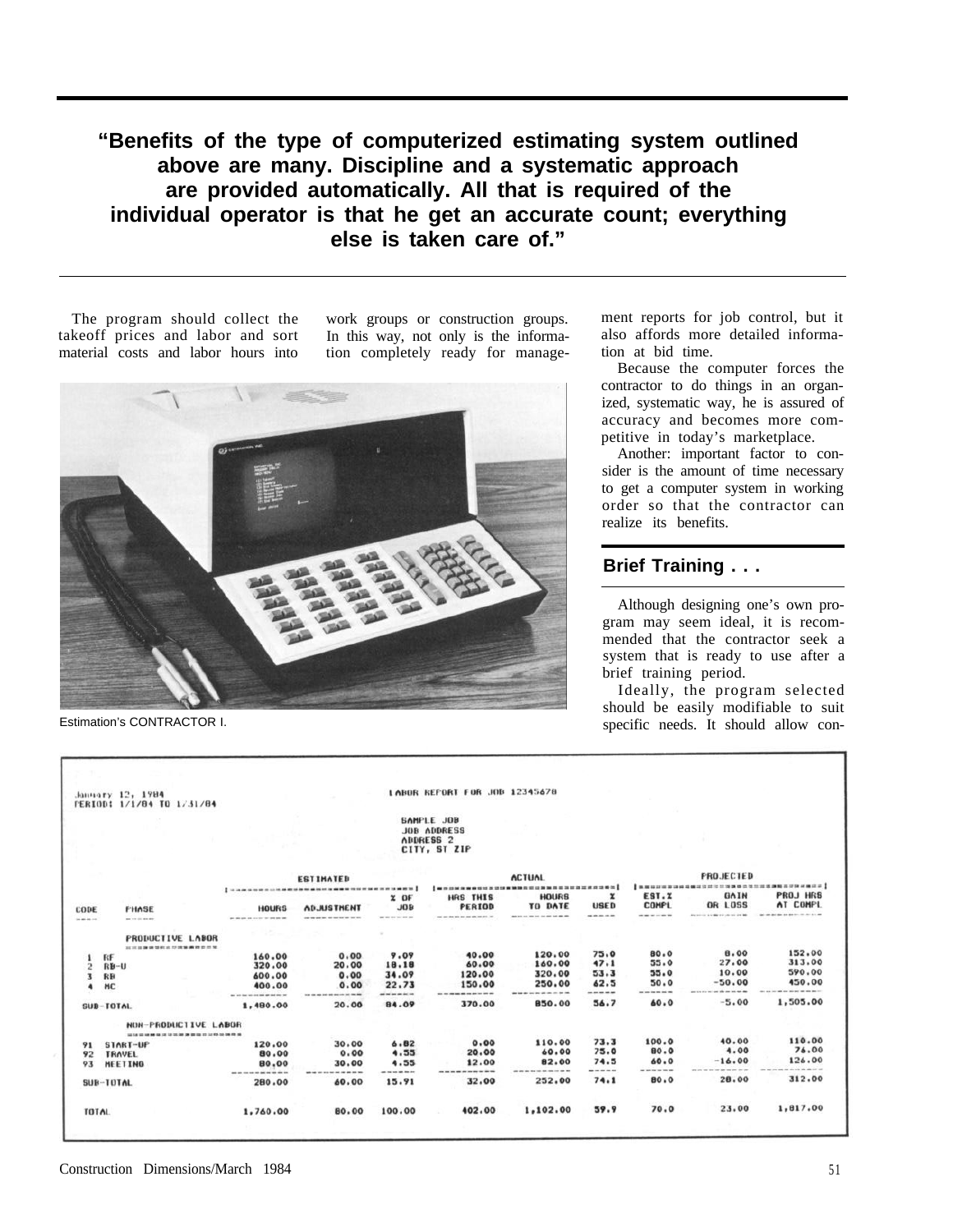## **"The entire computerized estimating program selected should tie in all information from the estimate through job completion."**

trol of material prices to reflect the current market, and, more importantly, its labor units should be easily changeable.

The best computer program, after a few months, should provide the contractor with a system of his own material and labor values.

Computerized estimating should increase productivity, organize the effort of the contractor and provide product consistency and accuracy. To increase estimating productivity, the computer should eliminate 90- 100% of the contractor's write-up and all of his extension work.

An ideal program will organize one's effort because it will use the takeoff (count) and sort material and labor into groups or categories for evaluation. The same program produces consistency because it will detail and sort information the same way each time (so the takeoff sequence does not matter).

Accuracy will result because the computer will make all extensions and can be programmed to remind the contractor of important considerations.

As a byproduct of the estimate, a computerized estimating program

should provide information (with no extra effort) for management control. Labor reports should provide the ability to break down estimated hours into work categories and compare them to actual hours used.

This results in a built-in projection which can show trends. Trend prediction is invaluable in making future job decisions as well as allowing the contractor to identify problems and get them under control immediately.

Another byproduct of a computerized estimate are status reports which let the contractor compare estimated material costs, labor costs, and direct

| January 12, 1984                                                            |                                                                    |                                                          | COST STATUS REPORT FOR JOB 12345678                           |                                                                           |                             |              |  |  |  |
|-----------------------------------------------------------------------------|--------------------------------------------------------------------|----------------------------------------------------------|---------------------------------------------------------------|---------------------------------------------------------------------------|-----------------------------|--------------|--|--|--|
| PERIOD: 1/1/84 TO 1/31/84                                                   |                                                                    |                                                          |                                                               |                                                                           |                             |              |  |  |  |
|                                                                             |                                                                    | SAMPLE JOB<br><b>JOB ADDRESS</b><br>ADDRESS <sub>2</sub> |                                                               |                                                                           |                             |              |  |  |  |
|                                                                             |                                                                    |                                                          |                                                               |                                                                           |                             | CITY, ST ZIP |  |  |  |
|                                                                             |                                                                    |                                                          |                                                               |                                                                           |                             |              |  |  |  |
| ITEM                                                                        | ADJ. EST.                                                          | THIS PERIOD                                              | TO DATE                                                       | <b>BALANCE</b>                                                            | % USED                      |              |  |  |  |
| see on on he                                                                | 20 00 00 00 00 00 00 00 00 00 00                                   | out one can see and out our can be and one con-          | ---------                                                     |                                                                           | -----------                 |              |  |  |  |
| MATERIAL TOTAL                                                              | 6, 200, 00                                                         | 1,850,00                                                 | 3,750,00                                                      | 2,450,00                                                                  | 60.5                        |              |  |  |  |
| LABOR                                                                       |                                                                    |                                                          |                                                               |                                                                           |                             |              |  |  |  |
| STRAIGHT HOURS                                                              | 1,840.00                                                           | 402.00                                                   | 1, 102, 00                                                    | 738,00                                                                    | 59.9                        |              |  |  |  |
| <b>PAY HOURS</b>                                                            | 0.00                                                               | 0.00                                                     | 10.00                                                         | $-10.00$                                                                  | 0.0                         |              |  |  |  |
| LABOR COST                                                                  | 17,600.00                                                          | 0.00                                                     | 10,500.00                                                     | 7,100.00                                                                  | 59.7                        |              |  |  |  |
| AVG. RATE                                                                   | 9.57                                                               | 0.00                                                     | 9.44                                                          |                                                                           |                             |              |  |  |  |
| <b>DJE</b>                                                                  |                                                                    |                                                          |                                                               |                                                                           |                             |              |  |  |  |
| 1 PAYROLL INS.                                                              | 900.00                                                             | 240.00                                                   | 480.00                                                        | 420.00                                                                    | 53.3                        |              |  |  |  |
| 16 PERMIT & INSPEC FEE                                                      | 500.00                                                             | 0.00                                                     | 250.00                                                        | 250,00                                                                    | 50.0                        |              |  |  |  |
| 33 DRAWING/ENGINEERING                                                      | 1, 200, 00                                                         | 0.00                                                     | 1,100.00                                                      | 100,00                                                                    | 91.7                        |              |  |  |  |
| 34 TEMP POWER                                                               | 600.00                                                             | 250.00                                                   | 500.00                                                        | 100,00                                                                    | 83.3                        |              |  |  |  |
|                                                                             | them done about hours down stated bank about about them would down |                                                          |                                                               | ters will be want last                                                    | --------                    |              |  |  |  |
| DJE TOTAL                                                                   | 3, 200, 00                                                         | 490.00                                                   | 2,330.00                                                      | 870,00                                                                    | 72.8                        |              |  |  |  |
|                                                                             | 202 202 203 204 205 206 207 208 209 209 209 209 209                | wid was also were only you will you also also also also  |                                                               | $200\,$ cm $201\,$ cm $200\,$ cm $200\,$ cm $200\,$ cm $200\,$ cm $200\,$ | $20^\circ$ 000 km $200$ 000 |              |  |  |  |
| <b>TOTALS</b>                                                               | 27,000.00                                                          | 2,340.00                                                 | 16,580.00                                                     | 10,420.00                                                                 | 61.4                        |              |  |  |  |
| PROJECTED STRAIGHT HOURS AT COMPLETION<br>PROJECTED PAY HOURS AT COMPLETION |                                                                    | 1, 817, 00                                               | 10.00                                                         |                                                                           |                             |              |  |  |  |
| AVERAGE LABOR RATE                                                          |                                                                    | 9.57                                                     |                                                               |                                                                           |                             |              |  |  |  |
| PROJECTED LABOR COST                                                        |                                                                    | 17,484.39                                                |                                                               |                                                                           |                             |              |  |  |  |
| PROJECTED MATERIAL COST                                                     |                                                                    | 6, 200, 00                                               |                                                               |                                                                           |                             |              |  |  |  |
| PROJECTED DIRECT JOB EXPENSE                                                |                                                                    | 3,200.00                                                 |                                                               |                                                                           |                             |              |  |  |  |
| <b>PROJECTED PRIME COST</b>                                                 |                                                                    | 26,884.39                                                |                                                               |                                                                           |                             |              |  |  |  |
| ESTIMATED PRIME COST                                                        |                                                                    | 27,000.00                                                |                                                               |                                                                           |                             |              |  |  |  |
|                                                                             |                                                                    |                                                          | cho and with the character that they have seen your countries |                                                                           |                             |              |  |  |  |
| PROJECTED GAIN OR LOSS vs ORIGINAL ESTIMATE                                 |                                                                    | 115.61                                                   |                                                               |                                                                           |                             |              |  |  |  |
|                                                                             |                                                                    |                                                          |                                                               |                                                                           |                             |              |  |  |  |